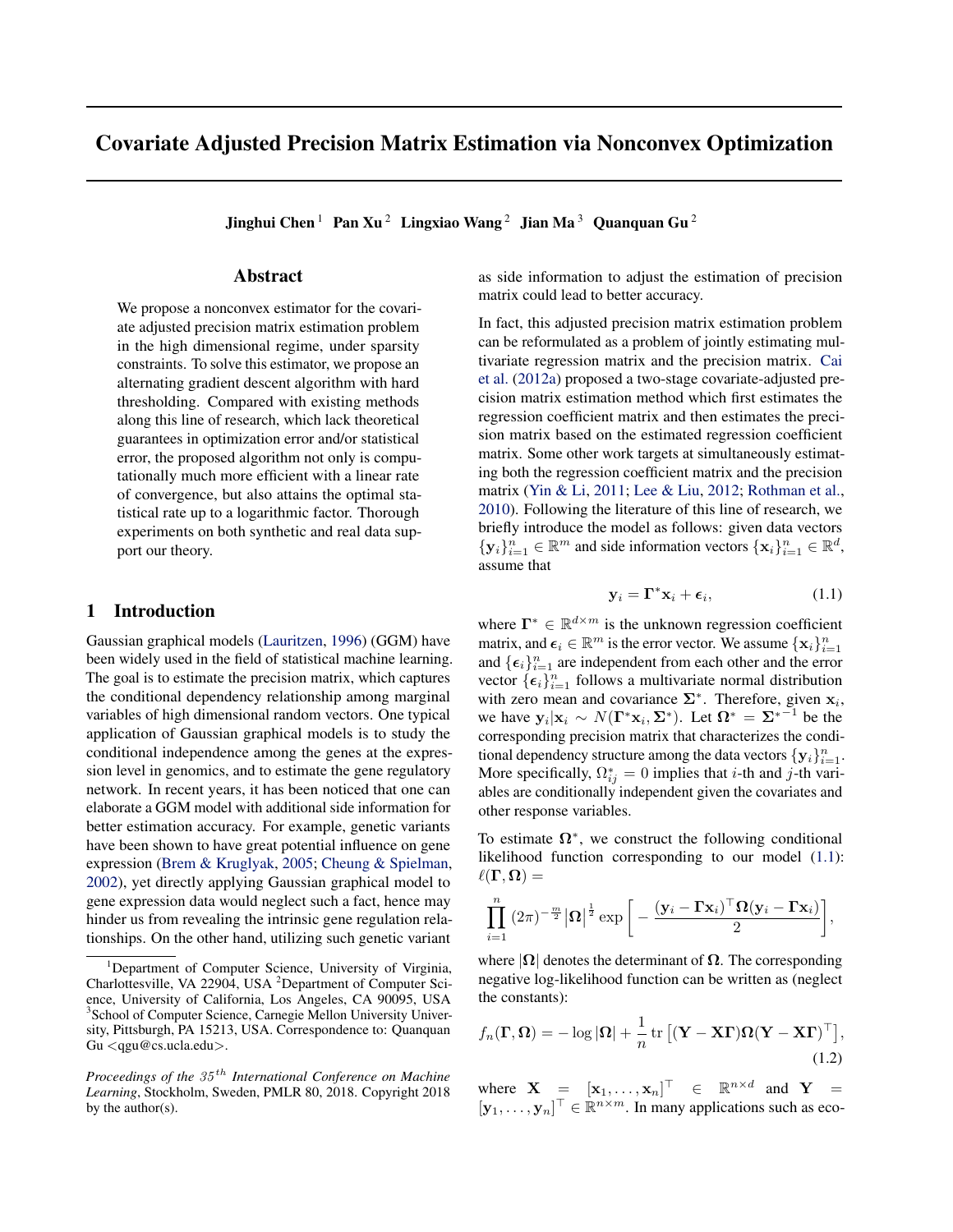nomics and genomics, the number of parameters  $dm + {m \choose 2}$ is often much larger than the number of observations *n*, which imposes great challenges on the model estimation. Thus one common assumption is that both  $\Gamma^*$  and  $\Omega^*$  have certain structures. In this paper, without loss of generality, we assume both  $\Gamma^*$  and  $\Omega^*$  are row sparse. Specifically, we assume  $\Gamma^*$  and  $\Omega^*$  belong to the following classes respectively:

$$
\mathcal{V}(s_1^*) := \left\{ \mathbf{\Gamma} \in \mathbb{R}^{d \times m} : \max_{1 \le i \le d} \sum_{j=1}^m \mathbb{1} \{ \Gamma_{ij} \neq 0 \} \le s_1^* \right\},
$$
  

$$
\mathcal{U}(s_2^*) := \left\{ \mathbf{\Omega} \in \mathbb{R}^{m \times m} : \|\mathbf{\Omega}\|_1 \le M,
$$
  

$$
\max_{1 \le i \le m} \sum_{j=1}^m \mathbb{1} \{ \Omega_{ij} \neq 0 \} \le s_2^* \right\}.
$$

Therefore,  $\|\mathbf{\Gamma}^*\|_{0,0} = ds_1^*$  and  $\|\mathbf{\Omega}^*\|_{0,0} = ms_2^*$ , where  $\|\cdot\|$  $\mathcal{L}_{0,0}$  denotes the number of nonzero entries in a matrix. Note that the constraint that  $\|\Omega\|_1 \leq M$  is a common condition in the literature on precision matrix estimation (Cai et al., 2012a;b). Under this assumption, we propose a cardinality constrained maximum likelihood estimator as follows:

$$
\min_{\mathbf{\Gamma},\mathbf{\Omega}} - \log |\mathbf{\Omega}| + \frac{1}{n} \operatorname{tr} \left( (\mathbf{Y} - \mathbf{X}\mathbf{\Gamma})\mathbf{\Omega} (\mathbf{Y} - \mathbf{X}\mathbf{\Gamma})^{\top} \right)
$$
\n
$$
\text{subject to} \quad \|\mathbf{\Gamma}\|_{0,0} \le s_1, \|\mathbf{\Omega}\|_{0,0} \le s_2, \tag{1.3}
$$

where  $s_1$  and  $s_2$  are tuning parameters which control the sparsity of  $\Gamma$  and  $\Omega$  respectively. Note that even though our ultimate goal is to estimate  $\Omega^*$ , since the likelihood function is also related to  $\Gamma^*$ , it is thus also important to ensure that  $\Gamma$  is close enough to  $\Gamma^*$ , so that it would not downgrade the accuracy in estimating  $\Omega^*$ .

The proposed estimator in (1.3) poses great challenges for both optimization and statistical analysis. The sample loss function in (1.2) is not jointly convex in  $\Gamma$  and  $\Omega$ . This together with the nonconvex cardinality constraints make our estimator a highly non-convex optimization problem. Moreover, statistical analysis becomes quite challenging for such a non-convex estimator in such a finite sample scenario. Many previous studies along this line of research (Yin & Li, 2011; Rothman et al., 2010; Lee & Liu, 2012) are only able to characterize the asymptotic performance of their estimators. To the best of our knowledge, Cai et al. (2012a) is the only work with non-asymptotic performance guarantee for such a nonconvex model, yet it only analyzes the statistical error and does not include any optimization analysis or guarantees on the statistical estimators, which makes it less practical. To overcome these challenges, we propose an alternating gradient descent algorithm for solving the nonconvex optimization problem in (1.3). We summarize our contributions as follows:

- We propose a practical algorithm which is easy to implement and fast to compute under strict run-time analysis. Therefore, our algorithm is much faster and closer to the real world situations than existing estimator based algorithms.
- *•* We show that the proposed algorithm is guaranteed to converge to the true precision matrix  $\Omega^*$  at a linear rate. In particular, the statistical rate of the estimator from our algorithm actually matches the minimax optimal up to a logarithmic factor.
- *•* To the best of our knowledge, this is the first work to analyze the non-asymptotic optimization performance guarantee of the covariate-adjusted precision matrix estimation model. This sheds some light on how this model works in real world scenarios.

The remainder of this paper is organized as follows: in Section 2, we briefly review existing work that is relevant to our study. We present the algorithm in Section 3, and the main theory in Section 4. In Section 5, we compare the proposed algorithm with existing algorithms on both synthetic data and real datasets. Finally, we conclude this paper in Section 6.

**Notation.** Let  $[n]$  denote the set of  $\{1, \ldots, n\}$ . For random variable *X*, we define the sub-Gaussian norm as  $||X||_{\psi_2} = \sup_{p \ge 1} \underline{p}^{-1/2} (\mathbb{E}|X|^p)^{1/p}$ . For a vector  $\mathbf{x} \in \mathbb{R}^d$ , define  $\|\mathbf{x}\|_2 = \sqrt{\sum_{i=1}^d x_i^2}$ . For a matrix  $\mathbf{A} \in \mathbb{R}^{m_1 \times m_2}$ , we denote by  $\lambda_{\max}(\mathbf{A})$  and  $\lambda_{\min}(\mathbf{A})$  the largest and smallest eigenvalue of **A** respectively. We define  $supp(A)$  as the index set of nonzero entries of A, and  $supp(A, s)$  as the index set of the top  $s$  entries of  $A$  in terms of magnitude. We use  $\mathbf{A}_{*k}$  to denote the *k*-th column of matrix  $\mathbf{A}$ and  $A_{jk}$  the  $(j, k)$ -th element of **A**. For a pair of matrices  $A$ ,  $B$  with commensurate dimensions,  $\langle A, B \rangle$  denotes the trace inner product on matrix space that  $\langle A, B \rangle :=$ trace( $A$ <sup>+</sup> $B$ ). We also use various norms for matrices, including spectral norm  $\|\mathbf{A}\|_2 = \max_{\|\mathbf{u}\|_2=1} \|\mathbf{A}\mathbf{u}\|_2$ , Frobenius norm  $||A||_F = \sqrt{\sum_{j=1}^{m_1} \sum_{k=1}^{m_2} A_{jk}^2}$ , infinity norm  $\|\mathbf{A}\|_{\infty,\infty} = \max_{1 \leq j \leq m_1, 1 \leq k \leq m_2} |A_{jk}|, \|\mathbf{A}\|_{1,1} = \sum_{j=1}^{m_1} \sum_{k=1}^{m_2} |A_{jk}|, \|\mathbf{A}\|_{1} = \max_{1 \leq j \leq m_1} \sum_{k=1}^{m_2} |A_{jk}|$ and  $||A||_{\infty} = \max_{1 \le k \le m_2} \sum_{j=1}^{m_1} |A_{jk}|$ .  $||A||_{0,0} = \sum_{i=1}^{m_1} \sum_{k=1}^{m_2} 1\{A_{ik} \neq 0\}$  denotes the number of nonzero  $\sum_{j=1}^{m_1} \sum_{k=1}^{m_2} 1\! \{A_{jk} \neq 0\}$  denotes the number of nonzero entries in **A**. For  $S \in [m_1]$  and  $T \in [m_2]$ , we define  $A_{ST}$ to be the submatrix of A, which is obtained by extracting the appropriate rows and columns in *S* and *T* respectively. Also  $C, C', \ldots$  represent absolute constants which could be of different values in different places.

# 2 Related Work

A large body of literature has been devoted to the precision matrix estimation in Gaussian graphical models (GGM)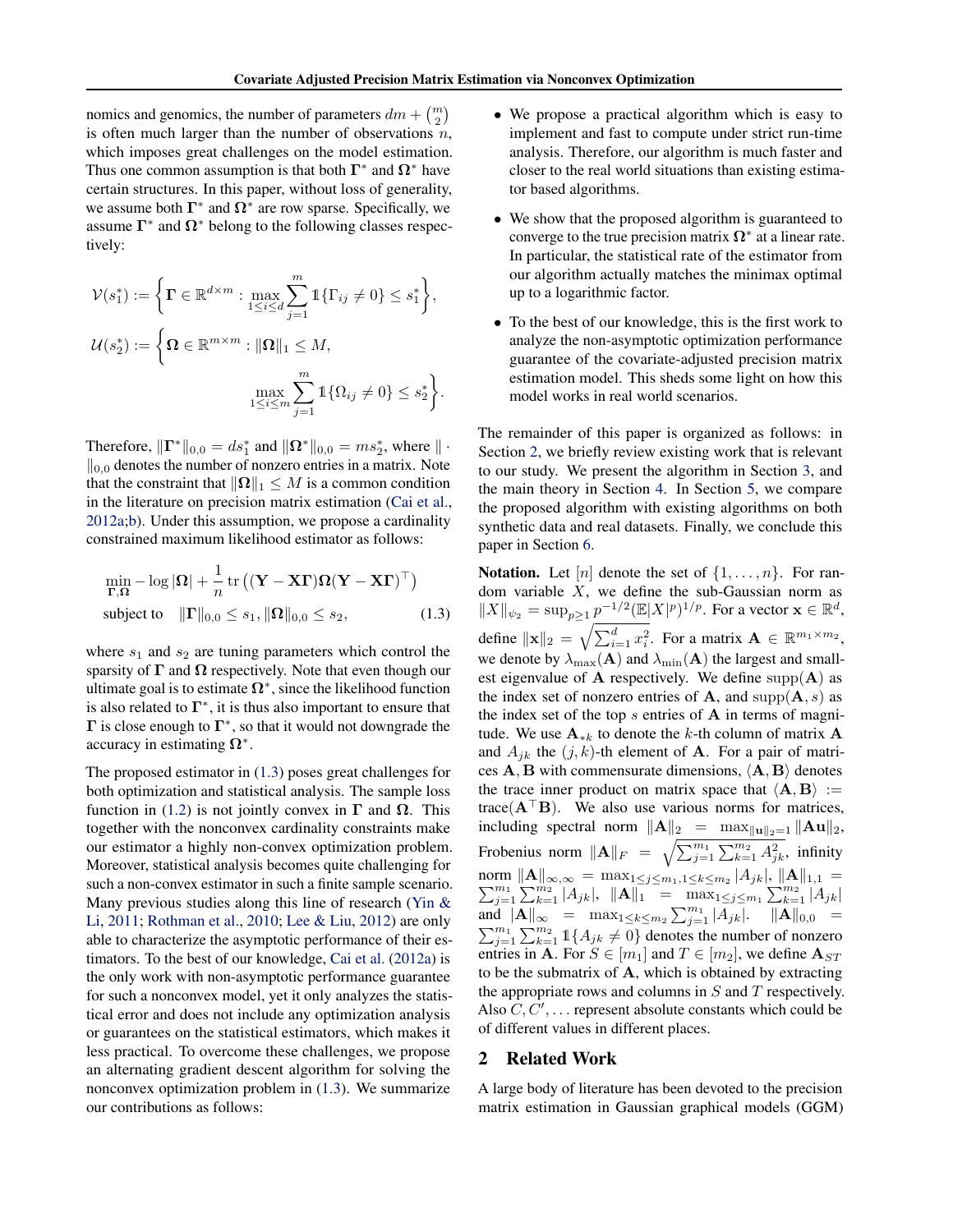such as  $\ell_{1,1}$  norm constrained sparse GGM (GLasso) (Friedman et al., 2008; Ravikumar et al., 2011; Rothman et al., 2008), distributed GGM (Xu et al., 2016), robust GGM (Wang & Gu, 2017), sparse tensor-variate GGM (Xu et al., 2017b) and latent variable GGM (Chandrasekaran et al., 2010; Ma et al., 2013; Xu et al., 2017a). In addition, Wang et al. (2016a); Xu & Gu (2016) studied the faster rate of GGM and its variants with noncovex penalties.

The approach of utilizing additional side information for GGM is first proposed by Yin & Li (2011), in which the model is called conditional Gaussian graphical model (CGGM). Along this line of research, there exist two families of methods in general. The first family of methods (Rothman et al., 2010; Lee & Liu, 2012; Yin & Li, 2011) simultaneously estimates the regression coefficient matrix and precision matrix using alternating optimization algorithms. However, all the theoretical results (Rothman et al., 2010; Lee & Liu, 2012) for alternating minimization algorithms are based on the assumption that there exists a local minimizer that possesses certain good properties, while neither of them is guaranteed to find such a satisfying local minimizer. The second family of methods is identified by their two-step optimization procedure (Cai et al., 2012a), in which the regression coefficient matrix is estimated first and the precision matrix estimation is built based on the estimated regression coefficient matrix. However, the two-step approaches cannot fully utilize the interdependency between the regression coefficient matrix and the precision matrix in the estimation process, which often leads to a sub-optimal solution.

Another line of research which is closely related to ours is call conditional Gaussian random fields (Wytock & Kolter, 2013), sometimes also been called conditional Gaussian graphical model (CGGM) (Sohn & Kim, 2012; McCarter & Kim, 2016; Zhang & Kim, 2014) or partial Gaussian graphical models (pGGM) (Yuan & Zhang, 2014). This model may seem similar to ours, yet we want to emphasize that it is fundamentally different from ours. The key difference is that their model does not make the sparsity assumption on  $\Gamma$ <sup>1</sup>. Due to this different sparsity assumption, their model is convex while ours is not. Yet the sparsity assumption on  $\Gamma$  is beneficial in modeling real world data.

In terms of nonconvex optimization technique, Yuan et al. (2013); Jain et al. (2014); Chen & Gu (2016) proposed and analyzed the gradient descent algorithm with hard thresholding for cardinality constrained optimization problems. However, these algorithms are limited to single optimization variable case. Jain & Tewari (2015) proposed an alternating minimization algorithm for two regression models (i.e., pooled model and seemingly unrelated regression model) in classical regime. Chen & Banerjee (2017) follows the same model and analyze the statistical guarantee in terms of Gaussian width. Yet their proof technique is specific to the particular regression models they studied, and cannot be extended to our model. In addition, alternating minimization has also been analyzed for other models such as matrix factorization (Jain et al., 2013; Arora et al., 2015; Zhao et al., 2015; Zheng & Lafferty, 2015; Chen & Wainwright, 2015; Tu et al., 2015; Wang et al., 2016b; 2017), robust PCA (Gu et al., 2016; Zhang et al., 2018), phase retrieval (Candes` et al., 2015; Chen et al., 2017) and latent variable models (Balakrishnan et al., 2014; Wang et al., 2015; Zhu et al., 2017). Yet none of these algorithms and theories can be directly extended to our problem.

# 3 The Proposed Algorithm

In this section, we present a gradient descent based optimization algorithm for solving the proposed estimator in (1.3). The key motivation of the algorithm is that the objective function in (1.3) is bi-convex, i.e., it is convex with respect to  $\Gamma$  (resp.  $\Omega$ ) when the other variable is fixed. Therefore, we propose to optimize the target objective function by performing gradient descent with respect to  $\Gamma$  and  $\Omega$ alternatingly. The details about the proposed algorithm is shown in Algorithm 1.

Algorithm 1 Alternating Gradient Descent with Hard Thresholding

| 1: <b>Input:</b> Number of iterations T, sparsity $s_1$ , $s_2$ , step size                                              |
|--------------------------------------------------------------------------------------------------------------------------|
| $\eta_1, \eta_2.$                                                                                                        |
| 2: for $t = 0$ to $T - 1$ do                                                                                             |
| 3: Update $\Gamma$ :                                                                                                     |
| $\mathbf{\Gamma}^{(t+0.5)} = \mathbf{\Gamma}^{(t)} - \eta_1 \nabla_1 f_n(\mathbf{\Gamma}^{(t)}, \mathbf{\Omega}^{(t)}),$ |
| $\mathbf{\Gamma}^{(t+1)} = \mathcal{HT}(\mathbf{\Gamma}^{(t+0.5)}, s_1)$                                                 |
| 4: Update $\Omega$ :                                                                                                     |
| $\mathbf{\Omega}^{(t+0.5)} = \mathbf{\Omega}^{(t)} - \eta_2 \nabla_2 f_n(\mathbf{\Gamma}^{(t)},\mathbf{\Omega}^{(t)}),$  |
| $\mathbf{\Omega}^{(t+1)} = \mathcal{HT}(\mathbf{\Omega}^{(t+0.5)}, s_2)$                                                 |
| $5:$ end for                                                                                                             |
| 6: Output: $\widehat{\Gamma} = \Gamma^{(T)}$ , $\widehat{\Omega} = \Omega^{(T)}$                                         |

In Algorithm 1,  $\Gamma^{(t+0.5)}$  and  $\Omega^{(t+0.5)}$  are the outputs of gradient descent update. Note that in Algorithm 1,  $\nabla_1 f_n$ denotes the gradient of  $f_n$  with respect to  $\Gamma$ , and  $\nabla_2 f_n$ denotes its gradient with respect to  $\Omega$ . The hard thresholding procedure (Yuan et al., 2013; Jain et al., 2014) right after gradient descent update is for ensuring the sparsity of the parameters after the gradient descent update. Specifically,

$$
[\mathcal{HT}(\mathbf{A}, s)]_{ij} = \begin{cases} A_{ij}, & \text{if } (i, j) \in \text{supp}(\mathbf{A}, s) \\ 0, & \text{otherwise} \end{cases}
$$
 (3.1)

In other words, the hard thresholding step preserves the largest  $s_1$  and  $s_2$  entries in  $\Gamma^{(t+0.5)}$  and  $\Omega^{(t+0.5)}$  respectively in terms of magnitudes and sets the rest to zero. This

<sup>&</sup>lt;sup>1</sup>In their model, the sparsity assumptions are made on some other related matrices, please refer to their papers for more details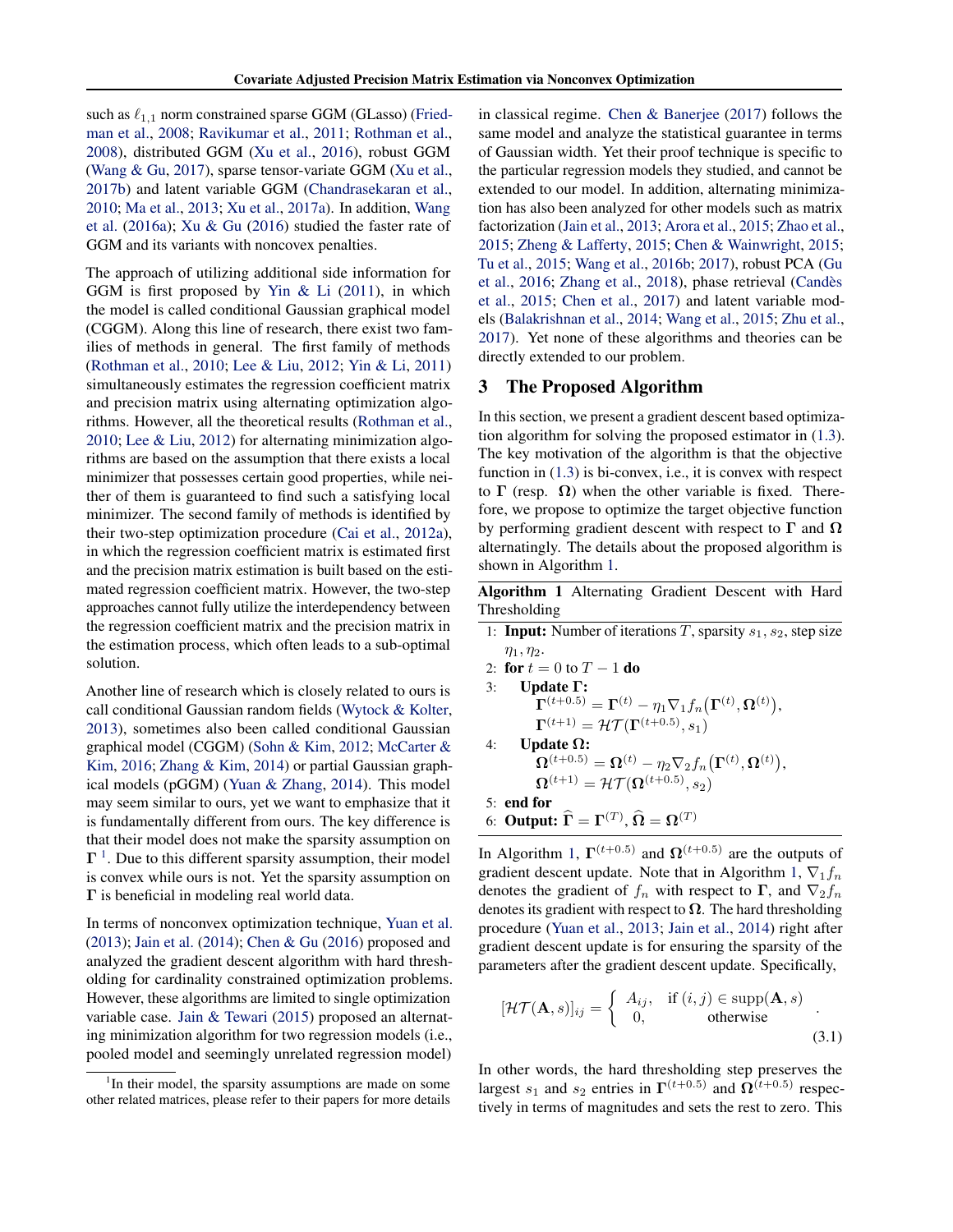gives rise to  $\Gamma^{(t+1)}$  and  $\Omega^{(t+1)}$ . Recall that  $s_1$  and  $s_2$  are tuning parameters that control the sparsity level.

Algorithm 1 provides an efficient way to solve the nonconvex problem using gradient descent with hard thresholding. Yet it requires that the initial estimators  $\Gamma^{(0)}$  and  $\Omega^{(0)}$ to fall into the contraction region in order to work. In order to obtain a good pair of initial estimators  $\mathbf{\Gamma}^{(0)}$  and  $\mathbf{\Omega}^{(0)}$ , we introduce the initialization algorithm in Algorithm 2.

Algorithm 2 Initialization

1: **Input:** Regularization parameters  $\lambda_{\Gamma}$ ,  $\lambda_{\Omega}$  and  $\lambda_{u}$ 2:  $\mathbf{\Gamma}^{\text{init}} = \mathcal{ST}\big((\mathbf{X}^\top \mathbf{X} + \epsilon_\Gamma \mathbf{I})^{-1} \mathbf{X}^\top \mathbf{Y}, \lambda_\Gamma\big)$ 3:  $\mathbf{S} = (\mathbf{Y} - \mathbf{X}\mathbf{\Gamma})^{\top}(\mathbf{Y} - \mathbf{X}\mathbf{\Gamma})/n$ 4:  $\Omega^{\text{init}} = \mathcal{ST}(\mathbf{S} + \epsilon_{\Omega} \mathbf{I})^{-1}, \lambda_{\Omega})$ 5:  $\Gamma^{(0)} = \mathcal{HT}(\Gamma^{\text{init}}, s_1), \Omega^{(0)} = \mathcal{HT}(\Omega^{\text{init}}, s_2)$ 

In Algorithm 2, we apply the closed form solution for the elementary estimator for linear regression (Yang et al., 2014a) and a revised version of elementary estimator for graphical models to obtain initial estimators  $\Gamma$ <sup>init</sup> and  $\Omega$ <sup>init</sup>. Here is *ST* stands for the soft thresholding operator which is defined as follows:

$$
[\mathcal{ST}(\mathbf{A}, \lambda)]_{ij} = \text{sign}(A_{ij}) \cdot \text{max}(|A_{ij}| - \lambda, 0). \quad (3.2)
$$

Algorithm 2 ensures that the initial estimators  $\mathbf{\Gamma}^{(0)}$  and  $\mathbf{\Omega}^{(0)}$ are sufficiently close to  $\Gamma^*$  and  $\Omega^*$  respectively and thus falls into the contraction region. While Algorithm 1 guarantees the model parameters' convergence inside the contraction region. By combining Algorithm 1 and Algorithm 2, we ensure that our nonconvex optimization algorithm will converge to the true parameters.

#### 4 Main Theory

Before we present the main results, we first lay out a series of assumptions, which are essential for establishing our theory.

**Assumption 4.1.** There exist some  $\nu \geq 1$  such that the maximum and minimum eigenvalues of  $\Omega^*$  satisfy

$$
1/\nu \leq \lambda_{\min}(\boldsymbol{\Omega}^*) \leq \lambda_{\max}(\boldsymbol{\Omega}^*) \leq \nu,
$$

where  $\nu$  is an absolute constants which do not depend on  $m$ .

Note that the same assumption has also been made in (Lee & Liu, 2012; Wang, 2013; Cai et al., 2012b).

Assumption 4.2. Let  $\{x_i\}_{i=1}^n$  be the rows in X. Each  $x_i$ is a sub-Gaussian random vector. In addition, let  $\Sigma_X^* =$  $n^{-1}$ E[**X**<sup>T</sup>**X**]. There exists  $\tau \geq 1$  such that

$$
1/\tau \leq \lambda_{\min}(\Sigma_X^*) \leq \lambda_{\max}(\Sigma_X^*) \leq \tau,
$$

and

$$
\|\boldsymbol{\Sigma}_{X}^{*-\frac{1}{2}}\mathbf{x}_{i}\|_{\psi_{2}} \leq K, \quad \text{for all } i = 1,\ldots,n
$$

where  $\tau$ , K are absolute constants independent of *n, d.* 

Assumption 4.2 states that the minimum eigenvalue of the population covariance matrix of the predictors is bounded away from zero. This assumption is mild and has been widely made in the literature of multivariate regression (Obozinski et al., 2011; Lounici et al., 2009; Negahban & Wainwright, 2011). Also since  $\|\sum_{X}^{*-\frac{1}{2}} x_i\|_{\psi_2}$  is bounded for all  $i = 1, \ldots, n$ , it immediately implies that  $\|\mathbf{x}_i\|_{\psi_2} \leq$  $\sqrt{\tau} \|\mathbf{\Sigma}_{X}^{*- \frac{1}{2}} \mathbf{x}_i\|_{\psi_2}$  is also bounded.

Now we are going to present our main theorem. To simplify the technical analysis, we focus on the resampling version of Algorithm 1, which is illustrated in Algorithm 3 in the supplementary material. The key idea of resampling (or sample splitting) (Hansen, 2000; Balakrishnan et al., 2017) is to split the whole dataset into *T* pieces and use a fresh piece of data in each iteration. The main propose for resampling is to remove the statistical dependencies between iterates.

**Theorem 4.3.** Under Assumptions 4.1 and 4.2, let  $R :=$  $\min\{1/(\nu\tau^2), 1/(4\nu^2\tau), \sqrt{\nu/\tau}, M\}$ . Suppose the initial value  $\mathbf{\Gamma}^{(0)}$  and  $\mathbf{\Omega}^{(0)}$  satisfy max{ $\|\mathbf{\Gamma}^{(0)} - \mathbf{\Gamma}^*\|_F$ ,  $\|\mathbf{\Omega}^{(0)} - \mathbf{\Gamma}^*\|_F$  $\Omega^* \|_F$   $\leq R$ . Let the sparsity parameters satisfy  $s_1 \geq$  $(1+4/(1/\rho-1)^2)ds_1^*, s_2 \ge (1+4/(1/\rho-1)^2)ms_2^*,$ where

$$
\rho = \max\bigg\{1 - \frac{2 - 2R\nu\tau^2}{\nu^2\tau^2 + 1}, 1 - \frac{2 - 8\tau\nu^2R}{16\nu^4 + 1}\bigg\}.
$$

And suppose the sample size *n* satisfies that

$$
n \ge \frac{CM^2 T \max\{\nu \tau ds_1^*, ms_2^*\} \log(dmT)}{(1 - \sqrt{\rho})^2 R^2}.
$$
 (4.1)

Let  $\eta_1 = \nu \tau / (\nu^2 \tau^2 + 1)$ ,  $\eta_2 = \frac{8\nu^2}{(16\nu^4 + 1)}$ , for all  $t \in [T]$ , we have with probability at least  $1 - 2/d - C'/m$ that

$$
\max \left\{ \|\mathbf{\Gamma}^{(t)} - \mathbf{\Gamma}^* \|_F, \|\mathbf{\Omega}^{(t)} - \mathbf{\Omega}^* \|_F \right\}
$$
\n
$$
\leq \frac{C'' M \max \left\{ \sqrt{\nu \tau ds_1^*}, \sqrt{m s_2^*} \right\}}{1 - \sqrt{\rho}} \sqrt{\frac{\log(d m T)}{n/T}}
$$
\nStatistical Error\n
$$
+ \underbrace{R \cdot \rho^{t/2}}_{\text{Optimization Error}} , \tag{4.2}
$$

Optimization Error

where  $C, C', C''$  are absolute constants.

Remark 4.4. Conditions in Theorem 4.3 imply that the sparsity parameters *s*<sup>1</sup> and *s*<sup>2</sup> should be chosen to be sufficiently large but meanwhile in the same order as the true sparsity level  $ds_1^*$  and  $ms_2^*$  respectively. This ensures that the extra error caused by hard thresholding step can be upper bounded. Moreover, we can observe that the definition of *R* indeed guarantees that  $\rho < 1$ . Therefore our proposed algorithm indeed converges.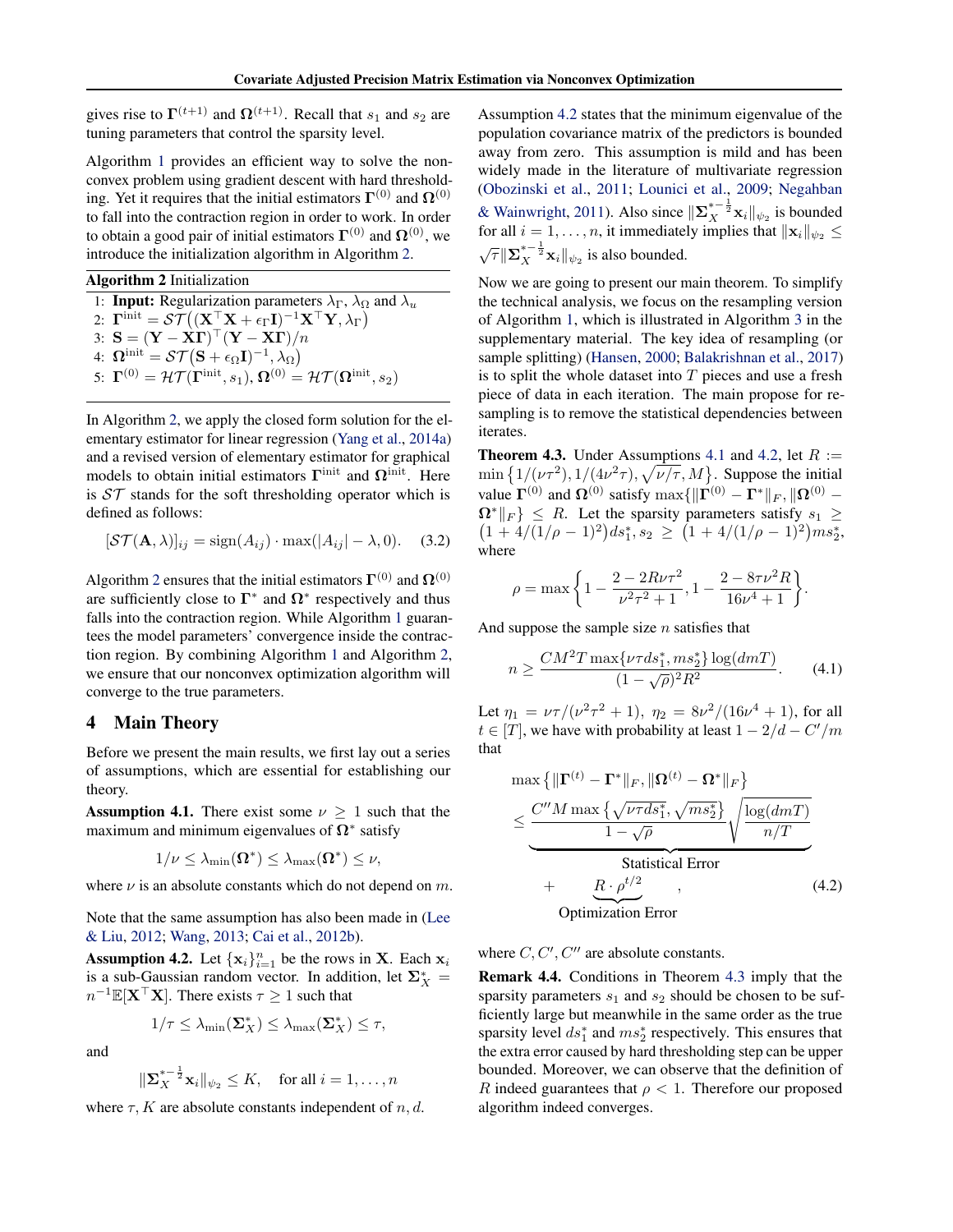Remark 4.5. In Theorem 4.3, the result suggests that the estimation error is bounded by two terms: the optimization error term (i.e., the second term on the right hand side of (4.2)), which decays to zero at a linear rate, and the statistical error term (i.e., the first term on the right hand side of (4.2)), which characterizes the the unavoidable estimation error in Algorithm 3 when the optimization error term goes to zero as *T* goes to infinity.

In the next corollary, we show the statistical error achieved by our proposed method matches the minimax lower bound.

Corollary 4.6. Under the same assumptions and conditions as in Theorem 4.3, suppose  $s_1^*$  satisfies  $s_1^* \leq ms_2^* / (d\nu\tau)$ , and if we choose the number of iterations  $T = C \log n$  for sufficiently large *C* such that the optimization error term is dominated by the statistical error term, then we have

$$
\|\widehat{{\boldsymbol{\Omega}}} - {\boldsymbol{\Omega}}^*\|_F \leq \frac{C'M\sqrt{\log n}}{1-\sqrt{\rho}}\sqrt{\frac{ms_2^* \log m}{n}},
$$

where  $C, C'$  are some absolute constants.

Comparing with the minimax lower bound, which is in the order of  $O(M\sqrt{ms_2^* \log m/n})$  (Cai et al., 2012b), our bounds on  $\Omega^*$  matches the minimax lower bounds aside from an additional logarithmic term  $\sqrt{\log n}$ . Such a logarithmic factor is introduced by the resampling step in Algorithm 3, since we only utilize *n/T* samples within each iteration. We expect that it is an artifact of our proof technique, and such a logarithmic factor can be eliminated by directly analyzing Algorithm 1, which however requires extra technical effort for the analysis.

**Theorem 4.7.** Under Assumptions 4.1 and 4.2, let  $R :=$  $\min\{1/(\nu\tau^2), 1/(4\nu^2\tau), \sqrt{\nu/\tau}, M\}$ . Suppose the sample size *n* satisfies

$$
n \geq C \max \left\{ \frac{\tau(ds_1^*)^2}{R^3}, \frac{M^2 \nu^2 m s_2^*}{R^2}, \frac{M^2 \nu^2 m s_2^*}{R^2}, \frac{M^6 \nu^3 \tau^5(ds_1^*)^3(ms_2^*)^4}{R^6} \right\} \log(dm),
$$

then the output from Algorithm 2 satisfies

$$
\max\{\|\mathbf{\Gamma}^{(0)} - \mathbf{\Gamma}^*\|_F, \|\mathbf{\Omega}^{(0)} - \mathbf{\Omega}^*\|_F\} \le R.
$$

Remark 4.8. Notice that for initialization we can also choose to adopt multivariate Lasso for estimating  $\Gamma$ <sup>init</sup> and graphical Lasso for initializing  $\Omega^{\text{init}}$ , which is also provable and could lead to a bit better sample complexity. The price to pay is higher computational complexity, since elementary estimators have closed-form solutions. Yet in experiments part, we observe that the current initialization mechanism can also provide accurate enough initial estimators which satisfy the requirements from Algorithm 1 under the same sample complexity constraint.

*Table 1.* Comparison of run time complexity for our proposed algorithm and other baselines. *T<sup>o</sup>* denotes the number of outer iterations.

| Methods     | <b>Run-time Complexity</b>                                                                                                                                                                                                                   | Linear Rate |
|-------------|----------------------------------------------------------------------------------------------------------------------------------------------------------------------------------------------------------------------------------------------|-------------|
| <b>MRCE</b> | $\begin{array}{c} O\big((m^2d^2+m^3)\cdot (1/\sqrt{\epsilon})\cdot T_o\big)\\ O\big((d^3+m^3)\cdot (1/\epsilon)\big)\\ O\big((m\cdot (1/\sqrt{\epsilon})+m^3+nm^2)\cdot T_o\big)\\ O\big(m(d+m)(n+m)\cdot \log(1/\epsilon)\big) \end{array}$ | No          |
| Capme       |                                                                                                                                                                                                                                              | No          |
| Alt-NCD     |                                                                                                                                                                                                                                              | No          |
| Ours        |                                                                                                                                                                                                                                              | Yes         |

#### 4.1 Runtime Complexity Analysis

We compare the run-time complexity in terms of the optimization error for all baseline algorithms in Table 1. Note that none of baseline algorithms actually proved the linear rate of convergence. As a consequence, their run-time complexity can only be written as per-iteration complexity times the outer iteration  $T<sub>o</sub>$ . For MRCE, in each iteration, it requires to solve a coordinate descent sub-problem which will take at least  $1/\sqrt{\epsilon}$  inner loops to converge. For Capme, it only performs one outer iteration, yet since it adopts Dantzig selector and CLIME estimator in their framework, it will take at least  $1/\epsilon$  inner loops to converge, which is quite slow. Alt-NCD adopts a convex problem formulation and is claimed to be much scalable especially when their memory is limited. Yet in terms of run-time complexity, in each iteration it also requires to alternatingly solve a coordinate descent problem which takes at least  $1/\sqrt{\epsilon}$  inner loops to converge. By securing a linear rate of convergence and only required to solve one step gradient update inside each iteration, our proposed algorithm clearly enjoys better run-time complexity comparing with all these baselines.

#### 5 Experiments

In this section, we will present numerical results on both synthetic and real datasets to verify the performance of the proposed algorithm in Algorithm 1. We compare our algorithm with several state-of-the-art baseline algorithms:

- *•* Multivariate regression with covariance estimation (MRCE) by Rothman et al. (2010);
- *•* Covariate-adjusted precision matrix estimation (Capme) by Cai et al. (2012a)
- Alternating Newton coordinate descent algorithm (Alt-NCD) by McCarter & Kim (2016).

Note that McCarter & Kim (2016) adopted different problem formulations (convex rather than bi-convex) with the rest of the algorithms including ours. Also, in McCarter & Kim (2016) it presented a block coordinate descent version for solving limited memory case, which we do not compare with.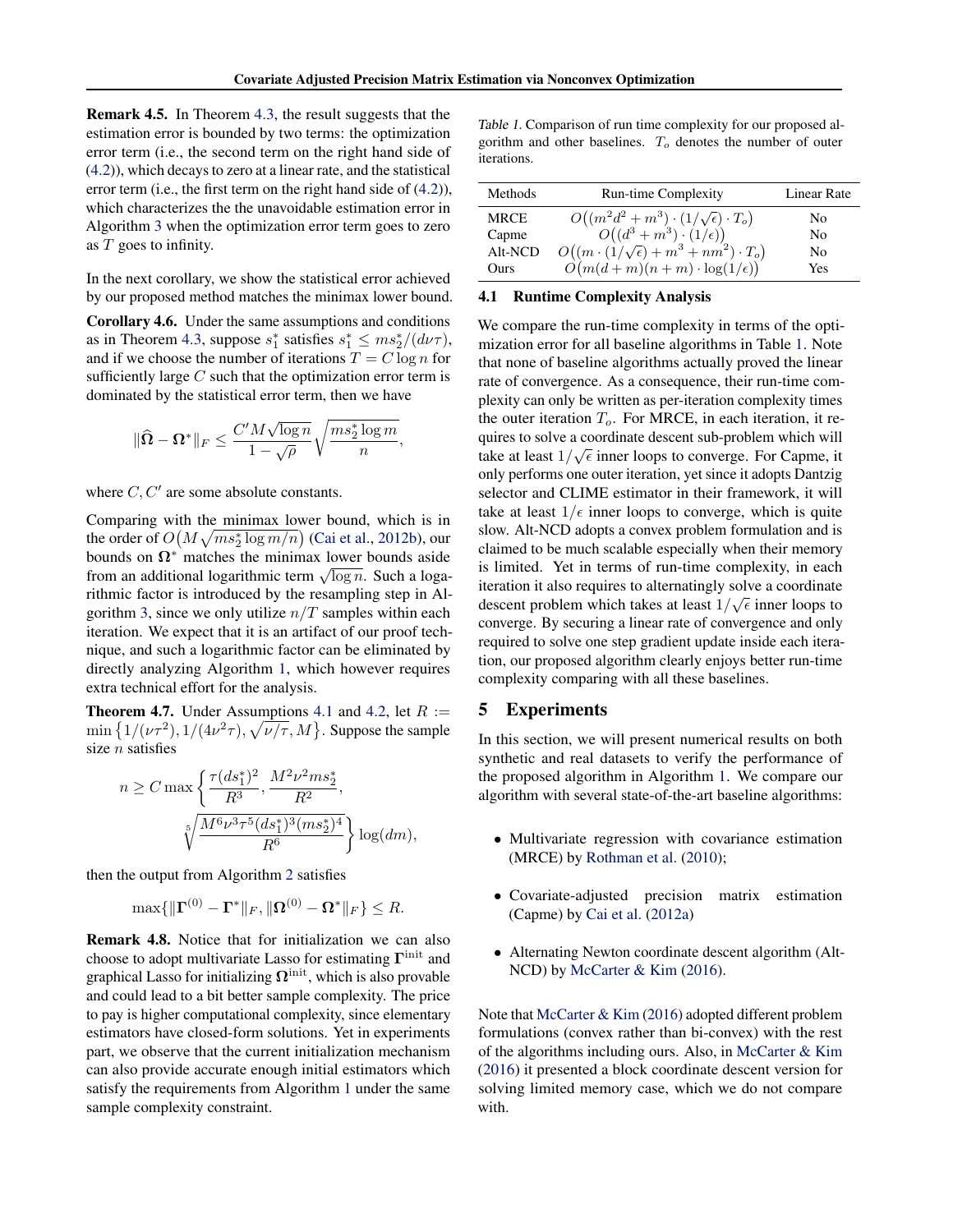*Table 2.* Comparison of estimation error (in terms of  $\|\hat{\mathbf{\Gamma}} - \mathbf{\Gamma}^*\|_F$  and  $\|\hat{\mathbf{\Omega}} - \mathbf{\Omega}^*\|_F$ ) and running time (seconds) on synthetic dataset over 10 replications. N/A means the algorithm cannot output the solution in an hour.  $\Omega^*$  is generated from Hub graph.

|             | $n = 500, m = 500, d = 500$                             |                                     |        | $n = 1000, m = 1000, d = 1000$                          |                                                       |         | $n = 1000, m = 1500, d = 1500$ |                                                       |        |
|-------------|---------------------------------------------------------|-------------------------------------|--------|---------------------------------------------------------|-------------------------------------------------------|---------|--------------------------------|-------------------------------------------------------|--------|
| Methods     | $\ \widetilde{\mathbf{\Gamma}} - \mathbf{\Gamma}^*\ _F$ | $\ \widehat{\Omega} - \Omega^*\ _F$ | Time   | $\ \widetilde{\mathbf{\Gamma}} - \mathbf{\Gamma}^*\ _F$ | $\ \widehat{\mathbf{\Omega}} - \mathbf{\Omega}^*\ _F$ | Time    | $\ \Gamma - \Gamma^*\ _F$      | $\ \widehat{\mathbf{\Omega}} - \mathbf{\Omega}^*\ _F$ | Time   |
| <b>MRCE</b> | $48.32 + 0.15$                                          | $11.05 + 0.03$                      | 22.87  | $67.35 + 0.09$                                          | $15.63 + 0.02$                                        | 185.56  | $81.12 + 0.08$                 | $18.95 + 0.03$                                        | 395.00 |
| Alt-NCD     | $66.05 + 0.09$                                          | $8.38 + 0.01$                       | 8.37   | $92.81 + 0.04$                                          | $11.74 + 0.02$                                        | 77.94   | $111.99 \pm 0.06$              | $14.15 \pm 0.01$                                      | 324.67 |
| Capme       | 37.78±0.05                                              | $16.90 \pm 0.05$                    | 345.44 | $54.36 \pm 0.02$                                        | $9.49 \pm 0.02$                                       | 2679.38 | N/A                            | N/A                                                   | N/A    |
| Ours        | $14.79 + 0.18$                                          | $6.69 + 0.46$                       | 2.99   | $16.01 + 0.17$                                          | $5.42 + 0.03$                                         | 16.72   | $21.63 + 0.16$                 | $6.84 + 0.02$                                         | 49.48  |

*Table 3.* Comparison of estimation error (in terms of  $\|\hat{\mathbf{\Gamma}} - \mathbf{\Gamma}^*\|_F$  and  $\|\hat{\mathbf{\Omega}} - \mathbf{\Omega}^*\|_F$ ) and running time (seconds) on synthetic dataset over 10 replications. N/A means the algorithm cannot output the solution in an hour.  $\Omega^*$  is generated from Band graph.

|             | $n = 500, m = 500, d = 500$ |                                                                                                                                 |        | $n = 1000, m = 1000, d = 1000$ |                                                                         |         | $n = 1000, m = 1500, d = 1500$                      |                                                       |        |
|-------------|-----------------------------|---------------------------------------------------------------------------------------------------------------------------------|--------|--------------------------------|-------------------------------------------------------------------------|---------|-----------------------------------------------------|-------------------------------------------------------|--------|
| Methods     |                             | $\ \widehat{\boldsymbol{\Gamma}} - \boldsymbol{\Gamma}^*\ _F \quad \ \widehat{\boldsymbol{\Omega}} - \boldsymbol{\Omega}^*\ _F$ | Time   |                                | $\ \widehat\Gamma - \Gamma^*\ _F \quad \ \widehat\Omega - \Omega^*\ _F$ | Time    | $\ \tilde{\mathbf{\Gamma}} - \mathbf{\Gamma}^*\ _F$ | $\ \widehat{\mathbf{\Omega}} - \mathbf{\Omega}^*\ _F$ | Time   |
| <b>MRCE</b> | $47.46 + 0.10$              | $15.16 + 0.03$                                                                                                                  | 12.44  | $67.01 + 0.05$                 | $21.55 + 0.02$                                                          | 65.09   | $81.17 + 0.07$                                      | $26.16 \pm 0.03$                                      | 246.53 |
| Alt-NCD     | $58.49 + 0.05$              | $13.76 \pm 0.01$                                                                                                                | 9.74   | $84.85 + 0.04$                 | $19.50 + 0.01$                                                          | 64.74   | $102.08 \pm 0.06$                                   | $23.86 \pm 0.01$                                      | 187.21 |
| Capme       | 37.85±0.04                  | $10.91 \pm 0.06$                                                                                                                | 390.90 | $54.23 + 0.04$                 | $15.82 + 0.04$                                                          | 3415.07 | N/A                                                 | N/A                                                   | N/A    |
| Ours        | $15.64 + 0.19$              | $8.24 + 0.13$                                                                                                                   | 2.48   | $13.89 + 0.12$                 | $5.51 + 0.14$                                                           | 14.07   | $18.51 + 0.17$                                      | $6.64 + 0.09$                                         | 35.71  |



*Figure 1.* (a): Scaled error plot for  $\|\hat{\mathbf{\Gamma}} - \mathbf{\Gamma}^*\|_F$  under different sparsity settings (b): Scaled error plot for  $\|\hat{\Omega} - \Omega^*\|_F$  under different sparsity settings.  $\Omega^*$  is generated from Cluster graph.

## 5.1 Synthetic Data

In each replication of each model, we generate an  $n \times d$ predictor matrix X with rows drawn independently from a multivariate normal distribution  $N(0, I)$  as in Cai et al. (2012a). On the other hand, the data matrix  $\bf{Y}$  is generated from model (1.1), i.e.,  $y_i|x_i \sim N(\Gamma^*x_i, \Omega^{*-1})$  where the precision matrix  $\Omega^*$  is generated using the following sparse models: (1) Hub graph; (2) Band graph; (3) Cluster graph.

We compare the performance on synthetic data with three different settings: (1)  $n = 500, m = 500, d = 500$  (2)  $n = 1000, m = 1000, d = 1000$  (3)  $n = 1000, m = 1000$  $1500, d = 1500$ . Each setting is repeated for 10 times. The averaged estimation error for both  $\Gamma$  and  $\Omega$ , and also the running time for all settings precision matrix types are reported in Tables 2, 3, 4. We can observe that in terms of the estimation error of both  $\Gamma$  and  $\Omega$ , our proposed algorithm achieves the best accuracy and also the fastest running time comparing with the state-of-the-art algorithms. To be more specific, MRCE achieves the least accurate  $\Omega$  estimation with mediocre running time. Capme achieves relatively high accuracy on  $\Omega$  estimation, yet it is not quite scalable

with a large amount of time needed. Even comparing with Alt-NCD, which adopts a much easier (convex) problem formulation, our algorithm still outperforms it with clear advantage. Also due to different assumptions on  $\Gamma^*$ , the  $\Gamma$ estimation error for Alt-NCD is the least accurate.

Figure 1 illustrates the scaling of the estimation error for  $\Gamma^*$  and  $\Omega^*$  respectively. The *x* axis of these graphs is the rescaled sample size. This result support our conclusion that our estimator by Algorithm 1 achieves  $O(\sqrt{ds_1^* \log(dm)/n})$  statistical estimation error for  $\Gamma^*$ , and  $O(\sqrt{ms_2^* \log m/n})$  statistical estimation error for  $\Omega^*$ .

Figure 2 demonstrates the support recovery results of  $\Omega^*$ under three different graph structure of the precision matrix. We use receiver operating characteristic (ROC) curves to compare the support recovery performance of our proposed algorithm with other baselines algorithm. From figure 2 we can see that our proposed algorithm outperforms all other baselines.

#### 5.2 eQTL analysis on Yeast Data

We demonstrate the effectiveness of our proposed method by applying it on an eQTL dataset (yeast) from Brem & Kruglyak (2005), which contains the expression measurements of 5,740 transcripts measured on 112 yeast segregants grown from two yeast parent strains: BY4716 (BY) and RM11-1a (RM), with dense genotype data on 2,956 markers. Our goal is to decode the gene regulatory relationships. Here we choose to analyze the gene set selected from yeast cell cycle *Saccharomyces Cerevisiae* pathway provided by the KEGG database (Ogata et al., 1999). We implemented our method to analyze the 92 genes involved in the cell cycle pathway, along with 787 markers. We utilize five-fold cross validation to select the optimal parameters. As a result, our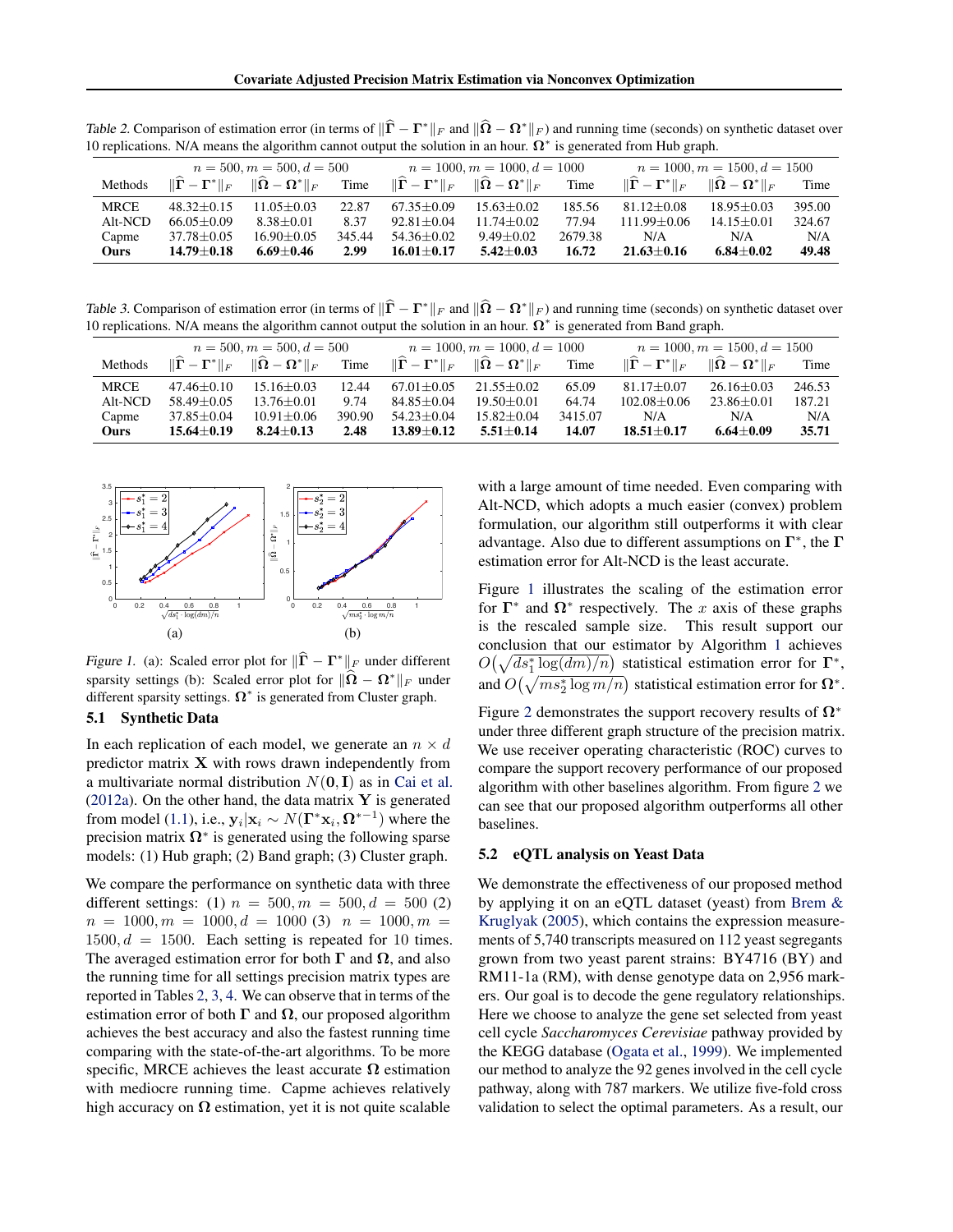*Table 4.* Comparison of estimation error (in terms of  $\|\hat{\mathbf{\Gamma}} - \mathbf{\Gamma}^*\|_F$  and  $\|\hat{\mathbf{\Omega}} - \mathbf{\Omega}^*\|_F$ ) and running time (seconds) on synthetic dataset over 10 replications. N/A means the algorithm cannot output the solution in an hour.  $\Omega^*$  is generated from Cluster graph.

|             | $n = 500, m = 500, d = 500$ |                                                                                             |        | $n = 1000, m = 1000, d = 1000$ |                           |         | $n = 1000, m = 1500, d = 1500$ |                                     |        |
|-------------|-----------------------------|---------------------------------------------------------------------------------------------|--------|--------------------------------|---------------------------|---------|--------------------------------|-------------------------------------|--------|
| Methods     |                             | $\ \mathbf{\Gamma} - \mathbf{\Gamma}^*\ _F \quad \ \mathbf{\Omega} - \mathbf{\Omega}^*\ _F$ | Time   | $\ \Gamma - \Gamma^*\ _F$      | $\ \Omega - \Omega^*\ _F$ | Time    | $\ \Gamma - \Gamma^*\ _F$      | $\ \widehat{\Omega} - \Omega^*\ _F$ | Time   |
| <b>MRCE</b> | $48.63 + 0.10$              | $21.27 + 0.02$                                                                              | 16.92  | $65.60 + 0.09$                 | $30.07 + 0.02$            | 86.80   | $81.78 + 0.11$                 | $36.98 + 0.03$                      | 546.45 |
| Alt-NCD     | $60.00 + 0.06$              | $20.19 + 0.01$                                                                              | 8.47   | $82.95 + 0.06$                 | $28.56 + 0.01$            | 44.44   | $103.29 \pm 0.03$              | $34.99 + 0.01$                      | 146.29 |
| Capme       | $38.52 \pm 0.03$            | $16.83 + 0.04$                                                                              | 508.98 | $53.25 + 0.04$                 | $24.16 + 0.02$            | 3585.11 | N/A                            | N/A                                 | N/A    |
| Ours        | $15.07 + 0.24$              | $6.01 + 0.38$                                                                               | 3.23   | $13.28 + 0.11$                 | $4.31 + 0.04$             | 17.36   | $18.86 + 0.16$                 | $5.31 + 0.04$                       | 48.30  |



*Figure 2.* ROC plot for the support recovery of  $\Omega^*$  from three different graph structure of the precision matrix, where  $n = 500$ ,  $d = 100$ ,  $m = 100.$ 



*Figure 3.* Gene network recovered by our proposed covariate adjusted method for the 92 genes on the cell-cycle yeast pathway.

proposed covariate adjusted precision estimation method identifies 102 links among 92 genes, and find around 1000 nonzero entries for coefficient matrix, suggesting that a lot of gene expression levels are affected by genetic variants.

Figure 3 displays the gene network recovered by our proposed method. Although the estimated gene network may not fully recover the cell-cycle pathway due to some inherent limitations, such as the lack of observations and the missing data for gene expression in our datasets, we find that our method reveals meaningful observations. For instance, gene

CDC28 (the catalytic subunit of the cyclin-dependent kinase) is connected with genes MIH1, MCM1, ORC2, TPD3, CDC5, BUB2, implying a strong interaction mechanism between CDC28 and those genes.

We also implement other baseline methods: MRCE, Alt-NCD, Campe on the same dataset for direct comparisons. In detail, we choose the optimal parameters for these methods by five-fold cross validation, and the gene networks obtained by the baseline methods can be found in Supplemental Materials. We found that other methods cannot recover meaningful results as compared to the known KEGG pathway.

*Table 5.* Comparison of F1 score for gene regulation network support recovery for different algorithms.

| Methods     | F1 Score | #Non-zero Elements in $\Omega$ |
|-------------|----------|--------------------------------|
| <b>MRCE</b> | 0.38     | 505                            |
| Alt-NCD     | 0.40     | 505                            |
| Campe       | 0.37     | 495                            |
| <b>Ours</b> | 0.46     | 507                            |

#### 5.3 eQTL analysis on GTEx Data

The Genotype-Tissue Expression (GTEx) project generated RNA-seq expression data for a large number of human tissues (as of February 2018, there are 11688 samples in more than 53 tissues) (Lonsdale et al., 2013). By analyzing global RNA expression within individual tissues and treating the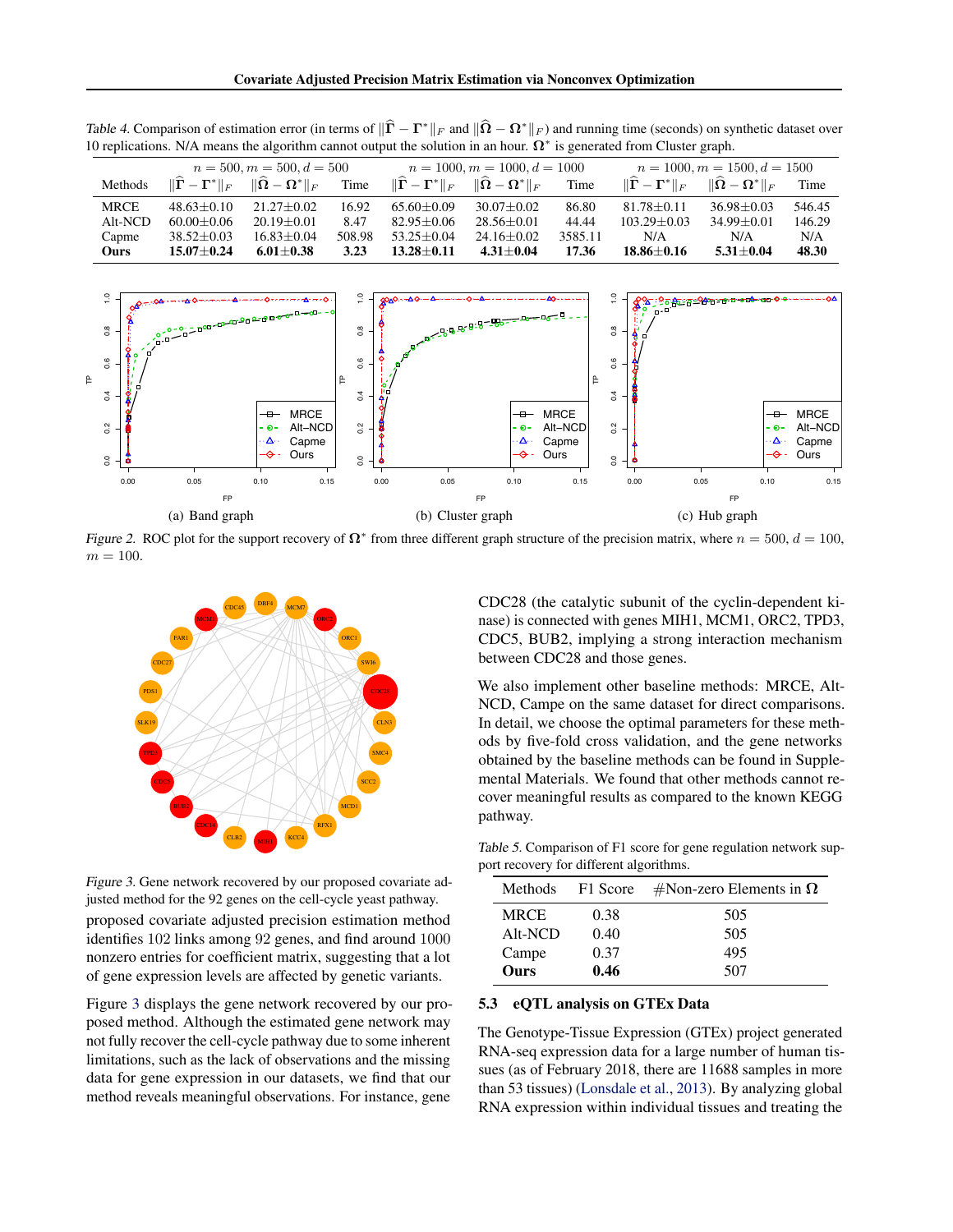

*Figure 4.* Support recovery result on GTEx data for different algorithms comparing with the ground truth.



*Figure 5.* The gene-SNPs regulation support recovery result by different algorithms and comparison with ground truth.

expression levels of genes as quantitative traits, variations in gene expression that are highly correlated with genetic variation can be identified as expression quantitative trait loci (eQTLs). Here we choose to focus on the whole blood dataset due to its relatively large number of samples. We specifically look at 19 genes that are related to GATA1, which is a key TF regulator in blood cells, from the Erythroid (K562) network (Neph et al., 2012). In the dataset, we also randomly add 33 other genes from the Erythroid (K562) network. The total number of genes selected is 53. We also select 333 SNPs from the dataset, 15 of which are known to be significantly related to one of genes selected above.

Figure 4 describes the gene regulation network (GRN) that supports the results for different algorithms including ours, on GTEx dataset. Comparing with the ground truth, we can see that our proposed algorithm is the only one that nearly recovers the upper block structure. Note that GATA1 is numbered 20 in the plot, it is clear that our proposed algorithm achieves better performance in identifying the gene regulation relationship for the GATA1 regulatory network. In Table 5 we report the F1 score for recovering the GRN, and also the number of non-zero elements for a fair comparison. It also shows the clear advantage of our proposed algorithm over other baselines.

Figure 5 demonstrates the gene-SNP regulation relationship recovery results. We found that even though all the algorithms cannot fully recover all the significant gene-SNP pairs, our proposed algorithm still outperforms all other baselines. Note that Alt-NCD method does not successfully recover any significant gene-SNP pairs, possibly due to the fact that it adopts a different problem formulation (did not assume sparsity on  $\Gamma$ ), which is less intuitive towards this regression task. Taken together, these results demonstrate the potential of our proposed algorithm in identifying important gene regulatory relationships by jointly considering gene-gene interaction and variant-gene relationships.

## 6 Conclusions

In this paper, we presented a gradient descent algorithm with hard thresholding for joint multivariate regression and precision matrix estimation in the high dimensional regime, under cardinality constraints. It attains a linear convergence to the true regression coefficients and precision matrix simultaneously, up to a near optimal statistical error. Compared with existing methods along this line of research, the proposed algorithm out-performs the baseline algorithm in both accuracy and running time. Thorough experiments on synthetic datasets support our theory and the real world eQTL experiments on yeast and GTEx dataset shows the promising potential of applying our proposed algorithm in biological studies.

# Acknowledgements

We would like to thank the anonymous reviewers for their helpful comments. This research was sponsored in part by the National Science Foundation IIS-1618948, IIS-1652539 and IIS-1717206. The views and conclusions contained in this paper are those of the authors and should not be interpreted as representing any funding agencies.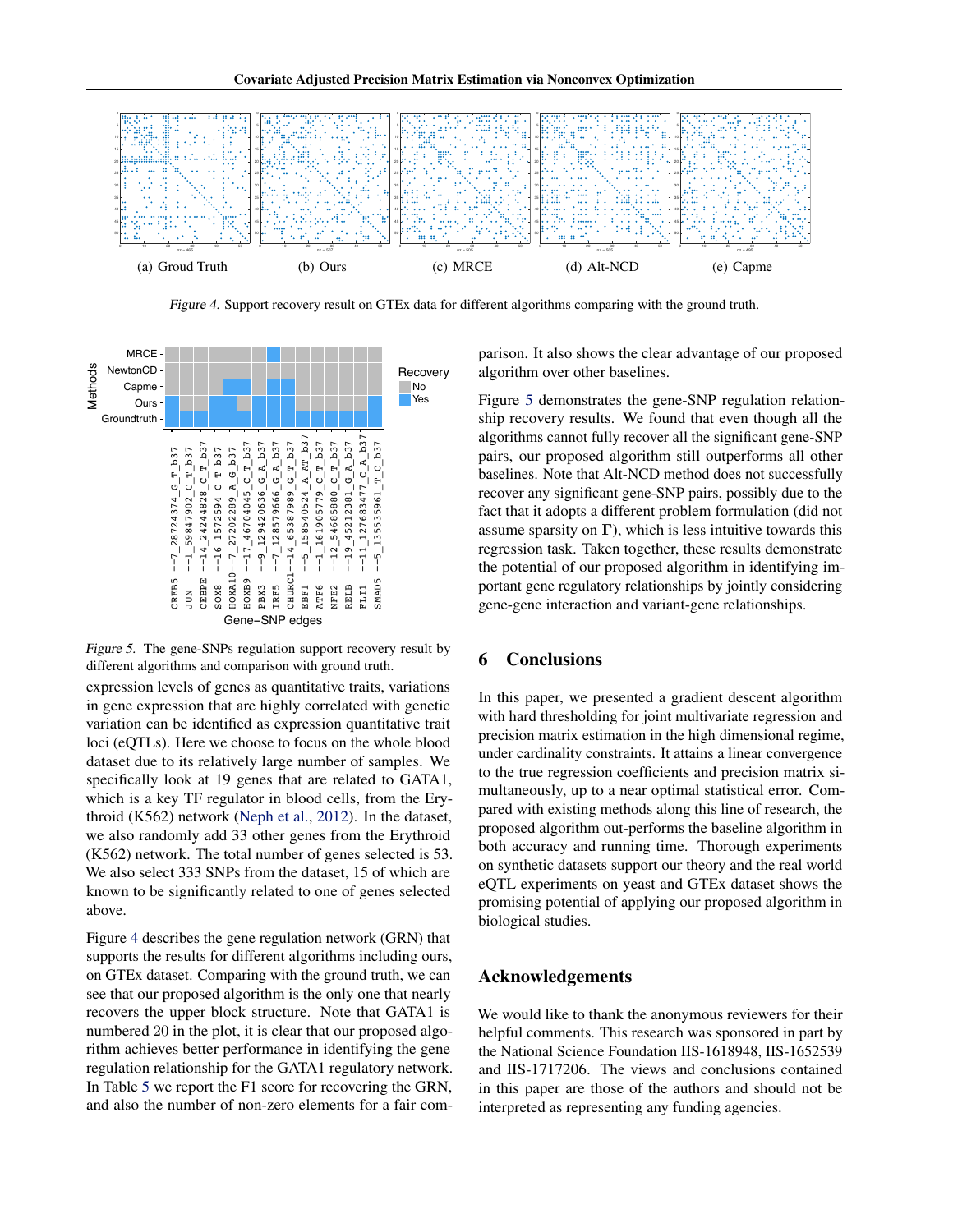## References

- Arora, S., Ge, R., Ma, T., and Moitra, A. Simple, efficient, and neural algorithms for sparse coding. *arXiv preprint arXiv:1503.00778*, 2015.
- Balakrishnan, S., Wainwright, M. J., and Yu, B. Statistical guarantees for the EM algorithm: From population to sample-based analysis. *arXiv preprint arXiv:1408.2156*, 2014.
- Balakrishnan, S., Wainwright, M. J., Yu, B., et al. Statistical guarantees for the em algorithm: From population to samplebased analysis. *The Annals of Statistics*, 45(1):77–120, 2017.
- Brem, R. B. and Kruglyak, L. The landscape of genetic complexity across 5,700 gene expression traits in yeast. *Proceedings of the National Academy of Sciences of the United States of America*, 102(5):1572–1577, 2005.
- Cai, T. T., Li, H., Liu, W., and Xie, J. Covariate-adjusted precision matrix estimation with an application in genetical genomics. *Biometrika*, 100(1):139–156, 2012a.
- Cai, T. T., Liu, W., and Zhou, H. H. Estimating sparse precision matrix: Optimal rates of convergence and adaptive estimation. *arXiv preprint arXiv:1212.2882*, 2012b.
- Candes, E. J., Li, X., and Soltanolkotabi, M. Phase retrieval via ` wirtinger flow: Theory and algorithms. *Information Theory, IEEE Transactions on*, 61(4):1985–2007, 2015.
- Chandrasekaran, V., Parrilo, P. A., and Willsky, A. S. Latent variable graphical model selection via convex optimization. In *Communication, Control, and Computing (Allerton), 2010 48th Annual Allerton Conference on*, pp. 1610–1613. IEEE, 2010.
- Chen, J. and Gu, Q. Accelerated stochastic block coordinate gradient descent for sparsity constrained nonconvex optimization. In *Proceedings of the Thirty-Second Conference on Uncertainty in Artificial Intelligence*, pp. 132–141. AUAI Press, 2016.
- Chen, J., Wang, L., Zhang, X., and Gu, Q. Robust wirtinger flow for phase retrieval with arbitrary corruption. *arXiv preprint arXiv:1704.06256*, 2017.
- Chen, S. and Banerjee, A. Alternating estimation for structured high-dimensional multi-response models. In *Advances in Neural Information Processing Systems*, pp. 2835–2844, 2017.
- Chen, Y. and Wainwright, M. J. Fast low-rank estimation by projected gradient descent: General statistical and algorithmic guarantees. *arXiv preprint arXiv:1509.03025*, 2015.
- Cheung, V. G. and Spielman, R. S. The genetics of variation in gene expression. *Nature genetics*, 32:522, 2002.
- Friedman, J., Hastie, T., and Tibshirani, R. Sparse inverse covariance estimation with the graphical lasso. *Biostatistics*, 9(3): 432–441, 2008.
- Gu, Q., Wang, Z. W., and Liu, H. Low-rank and sparse structure pursuit via alternating minimization. In *Artificial Intelligence and Statistics*, pp. 600–609, 2016.
- Hansen, B. E. Sample splitting and threshold estimation. *Econometrica*, 68(3):575–603, 2000.
- Jain, P. and Tewari, A. Alternating minimization for regression problems with vector-valued outputs. In *Advances in Neural Information Processing Systems*, pp. 1126–1134, 2015.
- Jain, P., Netrapalli, P., and Sanghavi, S. Low-rank matrix completion using alternating minimization. In *STOC*, pp. 665–674, 2013.
- Jain, P., Tewari, A., and Kar, P. On iterative hard thresholding methods for high-dimensional m-estimation. In *NIPS*, pp. 685– 693, 2014.
- Lauritzen, S. L. *Graphical Models*. Clarendon Press, Oxford, 1996.
- Lee, W. and Liu, Y. Simultaneous multiple response regression and inverse covariance matrix estimation via penalized gaussian maximum likelihood. *Journal of multivariate analysis*, 111: 241–255, 2012.
- Li, X., Zhao, T., Arora, R., Liu, H., and Haupt, J. Stochastic variance reduced optimization for nonconvex sparse learning. In *International Conference on Machine Learning*, pp. 917–925, 2016.
- Loh, P.-L. and Wainwright, M. J. Regularized m-estimators with nonconvexity: Statistical and algorithmic theory for local optima. In *NIPS*, pp. 476–484, 2013.
- Lonsdale, J., Thomas, J., Salvatore, M., Phillips, R., Lo, E., Shad, S., Hasz, R., Walters, G., Garcia, F., Young, N., et al. The genotype-tissue expression (gtex) project. *Nature genetics*, 45 (6):580, 2013.
- Lounici, K., Pontil, M., Tsybakov, A. B., and Van De Geer, S. Taking advantage of sparsity in multi-task learning. *Proc. Computational Learning Theory Conference*, 2009.
- Ma, S., Xue, L., and Zou, H. Alternating direction methods for latent variable gaussian graphical model selection. *Neural computation*, 25(8):2172–2198, 2013.
- McCarter, C. and Kim, S. Large-scale optimization algorithms for sparse conditional gaussian graphical models. In *Artificial Intelligence and Statistics*, pp. 528–537, 2016.
- Negahban, S. N. and Wainwright, M. J. Simultaneous support recovery in high dimensions: Benefits and perils of blockregularization. *IEEE Transactions on Information Theory*, 57 (6):3841–3863, 2011.
- Neph, S., Stergachis, A. B., Reynolds, A., Sandstrom, R., Borenstein, E., and Stamatoyannopoulos, J. A. Circuitry and dynamics of human transcription factor regulatory networks. *Cell*, 150(6): 1274–1286, 2012.
- Nesterov, Y. *Introductory lectures on convex optimization*, volume 87. Springer Science & Business Media, 2004.
- Obozinski, G., Wainwright, M. J., and Jordan, M. I. Highdimensional union support recovery in multivariate. 2011.
- Ogata, H., Goto, S., Sato, K., Fujibuchi, W., Bono, H., and Kanehisa, M. Kegg: Kyoto encyclopedia of genes and genomes. *Nucleic acids research*, 27(1):29–34, 1999.